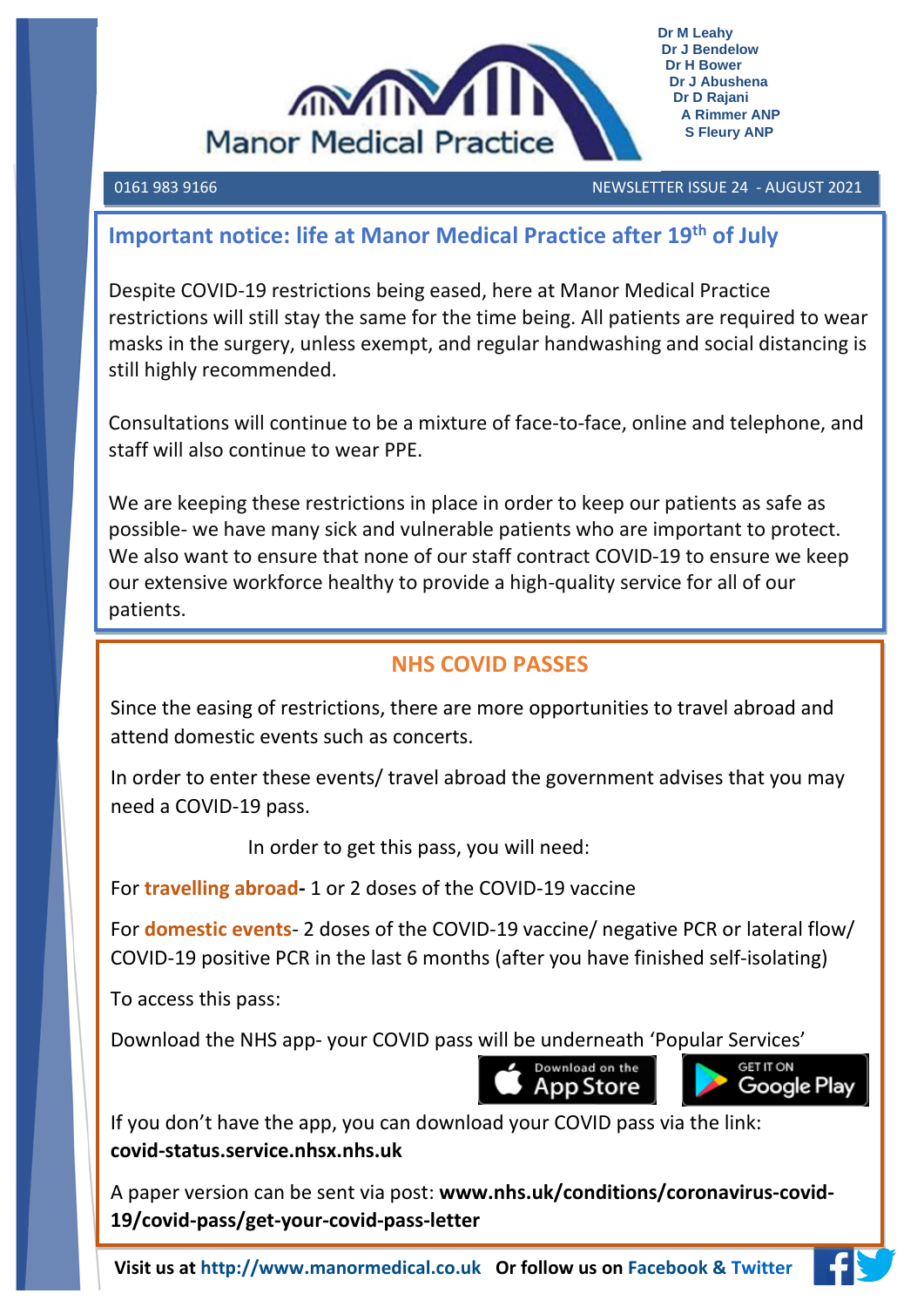

0161 983 9166 NEWSLETTER ISSUE 24 – AUGUST - 2021



## **Get Walking**

As seen on the left, there are many health benefits of walking, including strengthening muscle and improving heart health. However, for people with sight issues, there are often many obstacles to walking long distances.

Stockport Harriers, in conjunction with Walthew House, are now running an inclusive Walking Group for people with a sight loss.

It is on every Tuesday 11:00am-12:00pm at Woodbank Stadium, Woodbank Park, (Park Lane Entrance), Stockport, SK1 4HW

Tea, coffee and toilet facilities available.

Please speak to Ruth in the office or contact her on 0161 480 2612/ mmhsupport@walthewhouse.org.uk

# **Get Talking**

There is a new dementia group specifically for people who identify as LGBTQ+ or people who care for someone who identifies as LGBTQ+ being ran via Zoom on the first Tuesday of every month.

This is a place where you can share your experiences and concerns with like-minded people. Speak or listen in a LGBTQ+ safe space



- 
- $\frac{1}{2}$  Be anonymous if you prefer
- Make friends/ connections with others
- $\frac{1}{\sqrt{2}}$  Talk about issues that are important to you
- $\leftarrow$  Guest speakers
- $\ddot{\phantom{1}}$  Fun monthly quiz

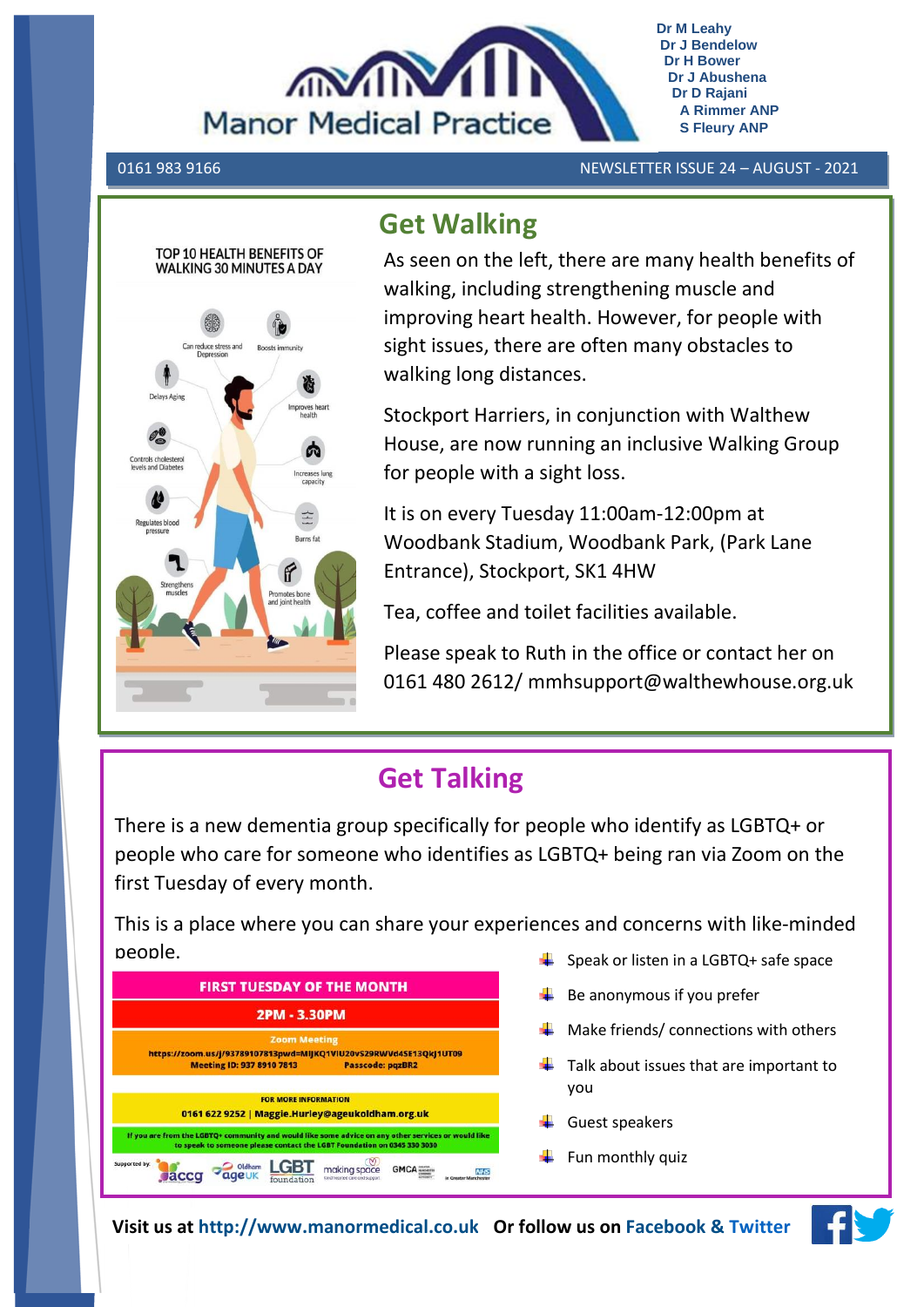

0161 983 9166 NEWSLETTER ISSUE 24 – AUGUST - 2021 **S**



Stockport Women's Centre are a movement that are working to improve the physical and mental health of women in the area.

When you register with them, there are opportunities to join groups such as Art Group and Book Group.

To find out more please call 0161 355 4455 or visit **www.stockportwomenscentre.co.uk** Stockport County Community Foundation are running walking football every Friday 11-12pm at The Power League, Heaton Mersey, Stockport, SK4 2AP

These sessions are ran by qualified teachers and professional sports coaches for men and women aged 50+ who want to get involved in a fun and social sport.

To find out more please call 07760 454583 or visit **www.scfcfoundation.com/programme/walkingfootball-programme**